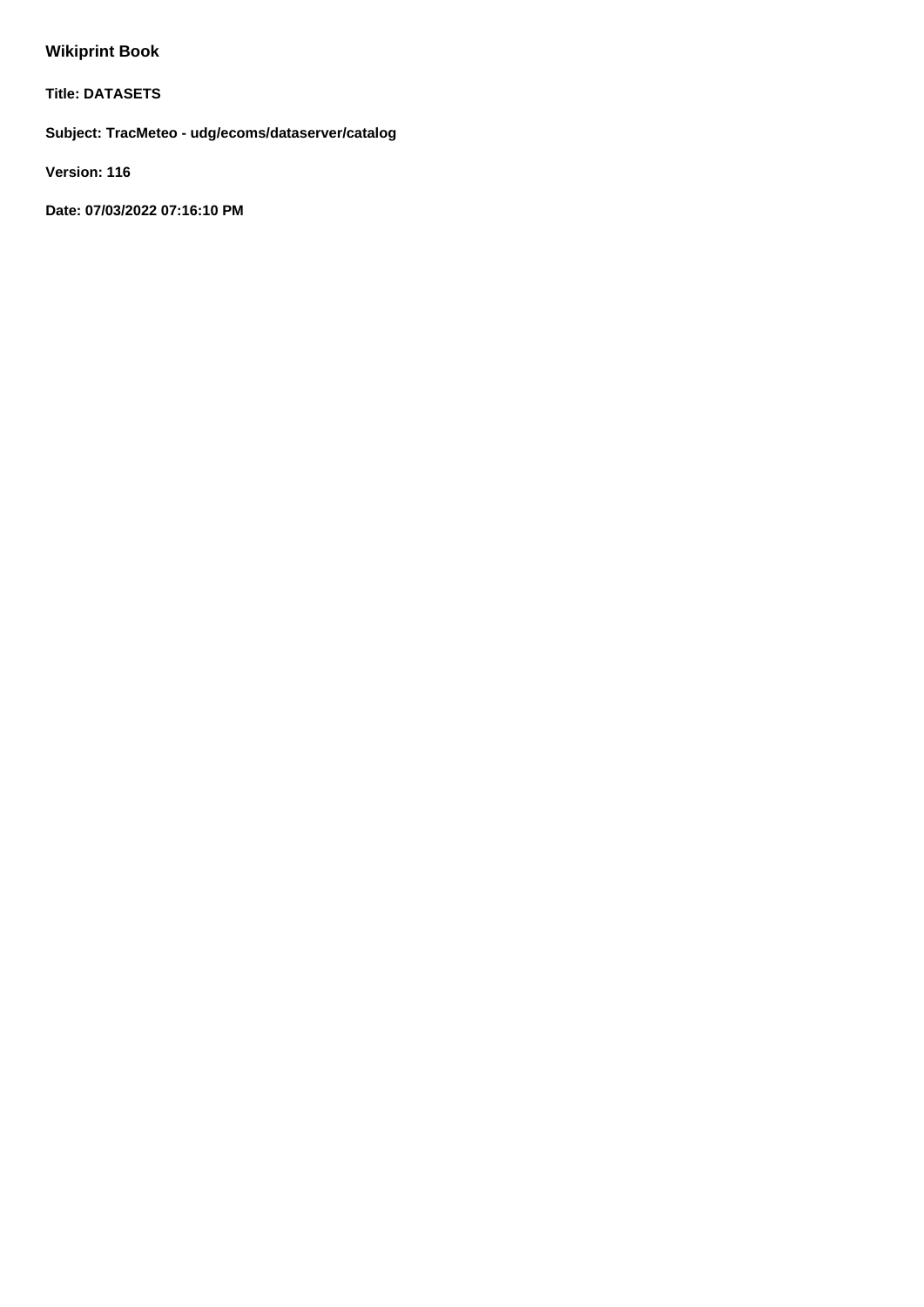# **Table of Contents**

| <b>DATASETS</b> |                                                    |  |  |  |
|-----------------|----------------------------------------------------|--|--|--|
|                 | WFDEI (provided by the EU-funded WATCH project)    |  |  |  |
|                 | ?NCEP reanalysis1 (provided by NCEP/NCAR)          |  |  |  |
|                 | ERA interim (provided by ECMWF)                    |  |  |  |
|                 | System4 (provided by ECMWF)                        |  |  |  |
|                 | CFSv2 (provided by NCEP)                           |  |  |  |
|                 | SMHI-EC-EARTH EUPORIAS hindcast (provided by SMHI) |  |  |  |
|                 |                                                    |  |  |  |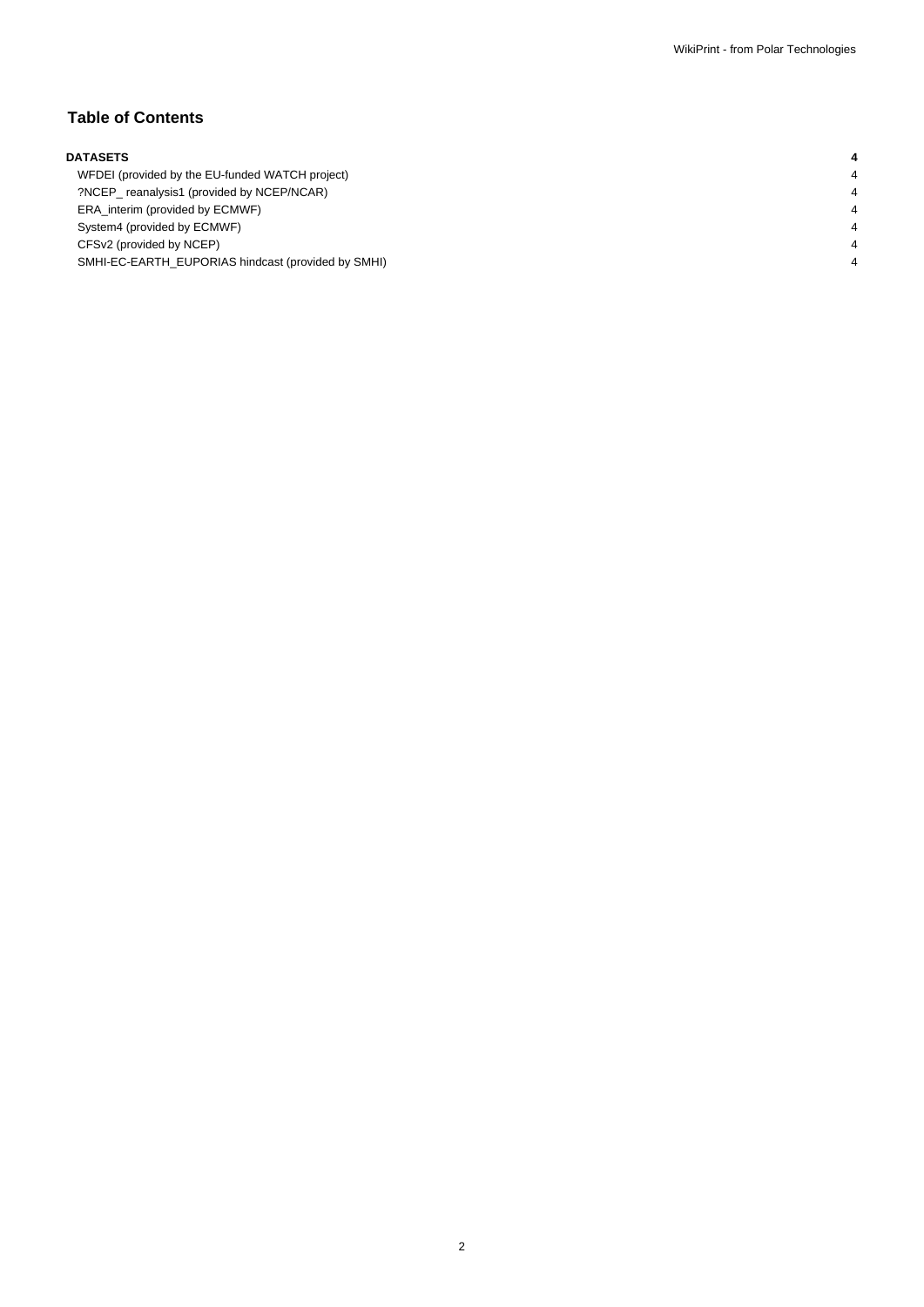The **ECOMS UDG** collects and provides information (mainly at 6-hourly and/or daily resolution) for a reduced number of variables from a number of datasets (seasonal hindcasts, reanalysis and observations) obtained from different data providers. The following list of variables has been identified according to the user's needs, receiving feedback from EUPORIAS WP22 (climate information indices, CIIs), WP23 (impact models), WP21 (calibration and downscaling) and SPECS WP61 (pilot applications) and WP52 (calibration and downscaling). See the section on the [assessment of user's needs](https://meteo.unican.es/trac/wiki/udg/ecoms/EndUserNeeds) for more details.

Note that the **R names** below correspond to the vocabulary names used in the [R data access package](https://meteo.unican.es/trac/wiki/udg/ecoms/RPackage) for homogenization purposes. Note that, data homogenization and aggregation (i.e. daily means from 6h data) is only provided through the R data access package.

In order to specify the particular **temporal frequency/aggregation** available for the variables in the different datasets, the following codes are used in the table below: **6h** (6-hourly instantaneous data). **12h** (12-hourly instantaneous data). **24h** (24-hourly instantaneous data). **DM** (daily mean value). **DX** (daily maximum value). **DN** (daily minimum value). **DA** (daily accumulated data). **DAr** (accumulated since the initialization time ?runtime) NOTE: The R package performs deaccumulation on a daily basis to match the standard definition. **fx** (static field)

In the table below, boldface codes (e.g. **6h**) indicate variables already available through the ECOMS UDG. **Italics** are used for work in progress (variables to be included in the next update). **e** indicates that a variable exists in the original dataset but it is not planned to be included yet in ECOMS-UDG; **blanks** indicate that the variables do not exist in the original dataset. Codes ended by **(\*)** indicate variables which do NOT exist in the dataset, but are derived/approximated from other available ones through the [R data access package](https://meteo.unican.es/trac/wiki/udg/ecoms/RPackage). More information on the particular approximations used are given in the [?variables-datasets mapping](http://meteo.unican.es/trac/wiki/EcomsUdg/EndUserNeeds/ListOfVariables). Variables ended by **(#)** indicate daily aggregated values obtained from the corresponding original 3-hourly data.

|                                   |                                                                      | Observations: | Reanalysis:                             |                                    | Seasonal forecasting models:             |                        |                      |             |                                     |                   |
|-----------------------------------|----------------------------------------------------------------------|---------------|-----------------------------------------|------------------------------------|------------------------------------------|------------------------|----------------------|-------------|-------------------------------------|-------------------|
| R name                            | Variable<br>description                                              | <b>WFDEI</b>  | NCEP_                                   | <b>ERA</b>                         | System4<br>seasonal_15                   | System4<br>seasonal 51 | System4<br>annual_15 | CFSv2       |                                     | 2SPECS_ESGE       |
|                                   |                                                                      |               | reanalysis1 interim                     | Surface variables                  |                                          |                        |                      | seasonal_15 |                                     |                   |
|                                   | Near-Surface                                                         |               |                                         |                                    |                                          |                        |                      |             |                                     |                   |
| tas                               | air<br>temperature                                                   | <b>DM</b>     | 6h                                      | DM                                 | 6h/DM                                    | DM                     |                      | ė           |                                     | è                 |
| tasmax                            | Daily<br>Maximum<br>Near-Surface<br>$_{\mathsf{Air}}$<br>Temperature | DX(0)         | 6h                                      | DX                                 | DX                                       | DX                     | DX                   | 6h          |                                     | ė                 |
| tasmin                            | Daily<br>Minimum<br>Near-Surface<br>Air<br>Temperature               | DN(ii)        | 6h                                      | DN                                 | DN                                       | DN                     | DN                   | 6h          |                                     | ė                 |
| tp                                | Total<br>precipitation<br>amount                                     | DA            | 6hA                                     | DA                                 | DAr                                      | DAr                    | DAr                  | 6h          |                                     | ė                 |
| psl                               | Sea Level<br>Pressure                                                |               | 6h                                      | DM                                 | 6h                                       | 6h                     | 12 <sub>h</sub>      | 6h          |                                     | ė                 |
| ps                                | Surface air<br>pressure                                              | DM            |                                         | ė                                  | $6h$ <sup>*</sup> )                      |                        |                      | ė           |                                     |                   |
| wss                               | Wind speed<br>(at 10m)                                               | DM            |                                         | ė                                  | $6h$ <sup>*</sup> )                      | ė                      | ė                    | 6h(*)       |                                     |                   |
| tdps                              | 2m<br>Dewpoint<br>Temperature                                        |               |                                         | Ä                                  | ŔЬ                                       | Ä                      |                      |             |                                     | Ä                 |
| huss                              | Surface<br>(2m)<br>specific<br>humidity                              | DM            | 6h                                      | e                                  | 6h(*)                                    |                        |                      | ė           |                                     |                   |
| rsds                              | Surface<br>Downwelling<br>Shortwave<br>Radiation                     | DA            | <b>ShA</b>                              | $\ddot{\phantom{0}}$               | DAr                                      | $\ddot{\phantom{0}}$   |                      | ė           |                                     | ė                 |
| rids                              | Net<br>Longwave<br>Surface<br>Radiation                              | DA            | 6hA                                     | ė                                  | DAr                                      | ė                      |                      | è           |                                     | è                 |
| sst                               | Sea surface<br>temperature                                           |               |                                         | ė                                  | ė                                        | ė                      | è                    |             |                                     |                   |
| uás                               | Eastward<br>Near-Surface<br>Wind                                     |               | ŘЬ                                      | ė                                  | ŘЬ                                       | ė                      | ė                    | ŘЬ          |                                     | ė                 |
| vas                               | Northward<br>Near-Surface<br>Wind                                    |               | 6h                                      | ė                                  | 6h                                       | e                      | e                    | 6h          |                                     | ė                 |
| wssmax                            | Wind speed<br>(at 10m)                                               |               |                                         | ė                                  | ė                                        | ė                      | è                    | è           |                                     |                   |
| wgust                             | Wind gust                                                            |               |                                         | $\overline{\phantom{a}}$           | $\overline{\phantom{a}}$                 | e                      |                      |             |                                     |                   |
| mrso                              | <b>Total Soil</b><br>Moisture<br>Content                             |               |                                         |                                    |                                          |                        |                      | è           |                                     | ė                 |
| mrros                             | Surface<br>runoff flux                                               |               |                                         |                                    | ė                                        | e                      |                      | ė           |                                     |                   |
| mrro                              | Total<br>Runoff                                                      |               |                                         |                                    | ė                                        | ė                      |                      |             |                                     | $\ddot{\text{e}}$ |
| ssro                              | Sub-surface<br>runoff rate                                           |               |                                         |                                    | ė                                        | ė                      |                      |             |                                     |                   |
| wcsl                              | Water<br>Content of<br>Soil Layer                                    |               |                                         |                                    | ė                                        | ė                      |                      |             |                                     |                   |
| prsn                              | Snowfall<br>amount                                                   | DA            |                                         |                                    | e                                        | ė                      |                      |             |                                     | $\ddot{\text{e}}$ |
| sd                                | Snow<br>Depth                                                        |               |                                         |                                    | 24h                                      | e                      |                      | ė           |                                     |                   |
| 3D vars @ isobaric surface levels |                                                                      |               |                                         |                                    |                                          |                        |                      |             |                                     |                   |
| uá                                | Eastward<br>Wind                                                     |               | 6h<br>standard<br>levels                | DM @<br>standard<br>levels         | 12h<br>standard<br>levels                | ė                      | ė                    | ė           | 6h<br>standard<br>levels            |                   |
| vá                                | Northward<br>Wind                                                    |               | 6h<br>standard<br>levels                | $DM \otimes$<br>standard<br>levels | $12h \nstandardlevels$                   | ė                      | è                    | ė           | $6h \alpha$<br>standard<br>levels   |                   |
| 20                                | Geopotential<br>height                                               |               | $6h \n$<br>standard<br>levels           | $DM \otimes$<br>standard<br>levels | $12h$ <sup>®</sup><br>standard<br>levels | ė                      | è                    | è           | $6h$ $@$<br>standard<br>levels      |                   |
| ta                                | Air<br>temperature                                                   |               | $6h$ $@$<br>standard<br>levels          | $DM \otimes$<br>standard<br>levels | $12h$ <sup>®</sup><br>standard<br>levels | Ä                      | ė                    | Ä           | $6h$ $@$<br>standard<br>levels      |                   |
| hus                               | Specific<br>humidity                                                 |               | $6h$ <sup>®</sup><br>standard<br>levels | DM ®<br>hashnets<br>levels         | 12h @<br>standard<br>levels              | Ä                      | ė                    | Ä           | $6h \n\infty$<br>standard<br>levels |                   |
|                                   |                                                                      |               |                                         | Static fields                      |                                          |                        |                      |             |                                     |                   |
| zgs                               | Surface<br>geopotential<br>height                                    |               |                                         |                                    | fx                                       | e                      |                      | e           |                                     |                   |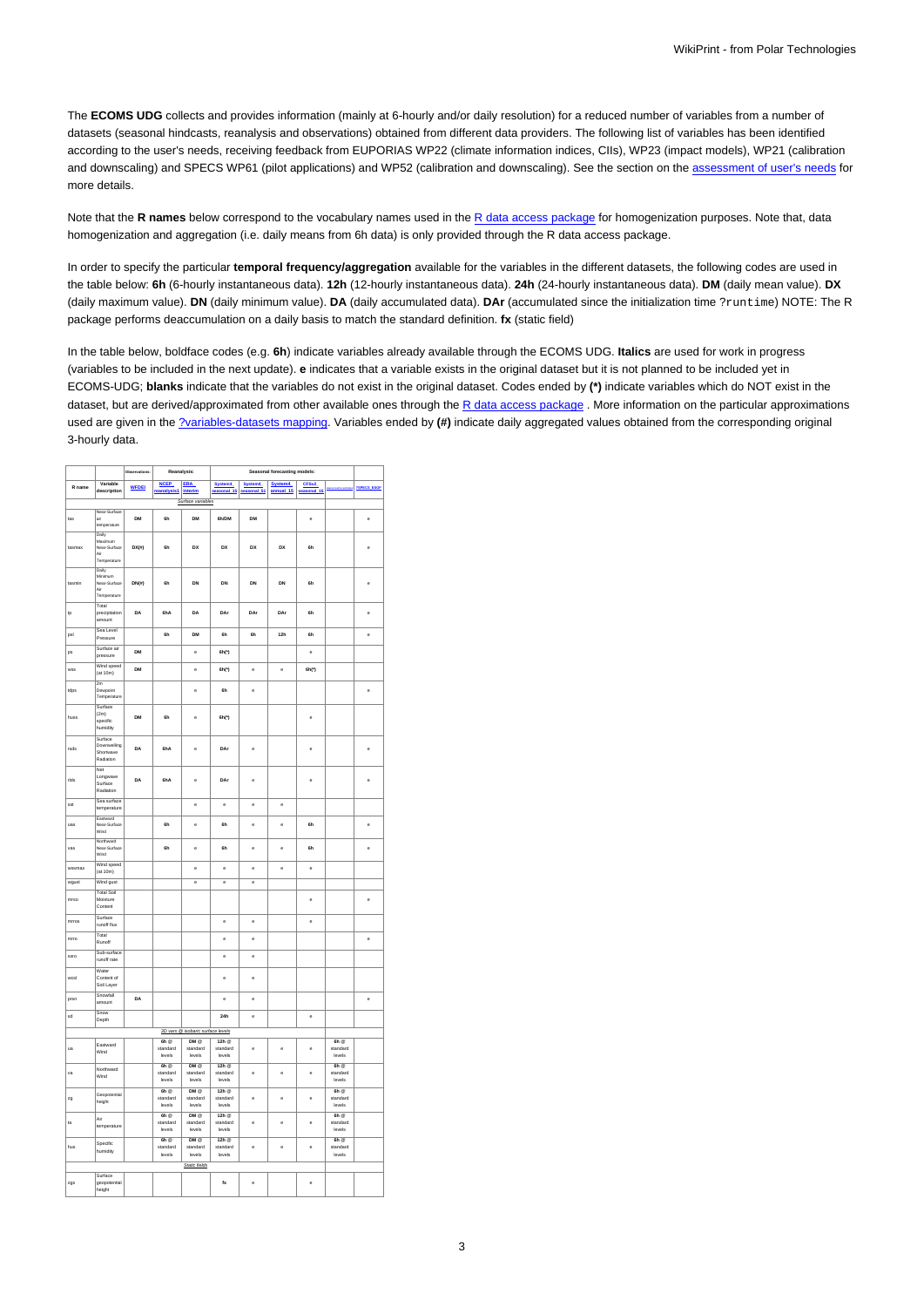#### **@ standard Levels: 1000,850,700,500,300,200 mb, except for hus, which is not available at 200mb in some models**

**Data Homogeneization:** The different nature of the datasets, and the idiosyncratic naming and storage conventions often applied by the modelling centres, makes necessary an homogenization across datasets in order to implement a truly user-friendly toolbox for data access. To this aim, the [R](https://meteo.unican.es/trac/wiki/udg/ecoms/RPackage) [package for data access](https://meteo.unican.es/trac/wiki/udg/ecoms/RPackage) has been developed. Data homogenization is achieved through the creation of a common vocabulary. The particular variables of each dataset are then translated -and transformed if necessary- into the common vocabulary by means of a dictionary. Both features -vocabulary and dictionary- are described [here.](https://meteo.unican.es/trac/wiki/udg/ecoms/RPackage/homogeneization) In particular, some typical transformations performed by the loadECOMS interface are deaccumulation of initialization-accumulated variables to daily accumulated (i.e.: **DAr** --> **DA**) and scaling and/or offset of variables to match standard units (e.g. -273.15 for conversion K --> ºC).

# **DATASETS**

# **WFDEI (provided by the EU-funded WATCH project)**

The WATCH-Forcing-Data-ERA-Interim: [?WFDEI](http://www.eu-watch.org/data_availability) was produced post-WATCH using WFD methodology applied to ERA-Interim data. It is a meteorological forcing dataset extending into early 21st C (1979 ? 2012). Eight meteorological variables at 3-hourly time steps, and as daily averages, for the global land surface at 0.5º x 0.5º resolution.

### **?NCEP\_ reanalysis1 (provided by NCEP/NCAR)**

A subset of predictors commonly used in statistical downscaling.

## **ERA\_interim (provided by ECMWF)**

A subset of predictors commonly used in statistical downscaling (daily means at 2º resolution). This information has been downloaded from the ECMWF's MARS, degraded to a common 2 degrees grid and post-processed computing daily means based on the original 6 hourly fields when required. Therefore, this dataset is a degraded and subset of the original ERA-Interim reanalysis dataset, which is freely available via [?ECMWF servers](http://www.ecmwf.int/en/research/climate-reanalysis/era-interim) at original resolution.

This dataset is used in the framework of different international initiatives (such as CORDEX-ESD and VALUE) in order to have a standard predictor dataset and to facilitate the work of the contributing downscaling groups. More information [?here.](http://meteo.unican.es/trac/wiki/udg/esd)

## **System4 (provided by ECMWF)**

The [?System 4](http://old.ecmwf.int/products/changes/system4/technical_description.html) seasonal forecasting system became operational in November 2011. The corresponding hindcast is archived in the Meteorological Archival and Retrieval System [\(?MARS\)](http://old.ecmwf.int/services/archive/), the main data repository at the ECMWF, as a colection of GRIB-1 files at 0.75° spatial resolution. The downloaded data has been exposed as three different virtual datasets:

- **[?System4\\_seasonal\\_15](http://www.meteo.unican.es/tds5/catalogs/system4/System4Datasets.html?dataset=system4/System4_Seasonal_15Members.ncml)**: There are twelve initializations (hereafter called runtimes) per year (the first of January, February, ...), each with 15 members running for 7 months (hereafter called simply times). Period: 1981-2010.
- **[?System4\\_seasonal\\_51](http://www.meteo.unican.es/tds5/catalogs/system4/System4Datasets.html?dataset=system4/System4_Seasonal_51Members.ncml)**: There are only four runtimes per year (the first of February, May, August and November), each with 51 members running for 7 months. Period: 1981-2010.
- **[?System4\\_annual\\_15](http://www.meteo.unican.es/tds5/catalogs/system4/System4Datasets.html?dataset=system4/System4_Annual_15Members.ncml)**: There are four runtimes per year each with 15 members, but the forecasts run for 13 months. Period: 1981-2010.

A preliminary [validation report](https://meteo.unican.es/trac/attachment/wiki/udg/ecoms/dataserver/datasets/validation_report_System4_15members_precip.pdf) produced in SPECS (milestone MS22) is available for precipitation (System4\_seasonal\_15). The reports for all datasets and variables will be produced after feedback with end-users.

# **CFSv2 (provided by NCEP)**

The [?CFS version 2](http://cfs.ncep.noaa.gov) seasonal forecasting model became operational at NCEP in March 2011. The corresponding [?retrospective CFSv2](http://cfs.ncep.noaa.gov/cfsv2.info/CFSv2.Reforecast.Data.doc) forecast dataset is stored in the [?NOMADS server](http://nomads.ncdc.noaa.gov/data.php?name=access#cfs-refor) as a collection of GRIB-2 files at 1º spatial resolution. The downloaded data is exposed as a single virtual dataset:

• **[?CFSv2\\_seasonal](http://www.meteo.unican.es/tds5/catalogs/cfs/cfsDatasets.html?dataset=cfsrr/CFSv2_Seasonal.ncml)**. There are four initializations (4 cycles) from every 5th day (thus providing on average 24 members per month) running for 9 months (see [?the CFSv2 member configuration](http://meteo.unican.es/trac/wiki/udg/ecoms/dataserver/datasets/CFSv2) for more detailed information of member construction). Period: 1982-2010. **Note:** For better comparability with other hindcasts, the [R data access package](https://meteo.unican.es/trac/wiki/udg/ecoms/RPackage) defines by default an ensemble of 15 members for each lead month and forecast season.

### **SMHI-EC-EARTH\_EUPORIAS hindcast (provided by SMHI)**

The downloaded data is exposed as a single virtual dataset: